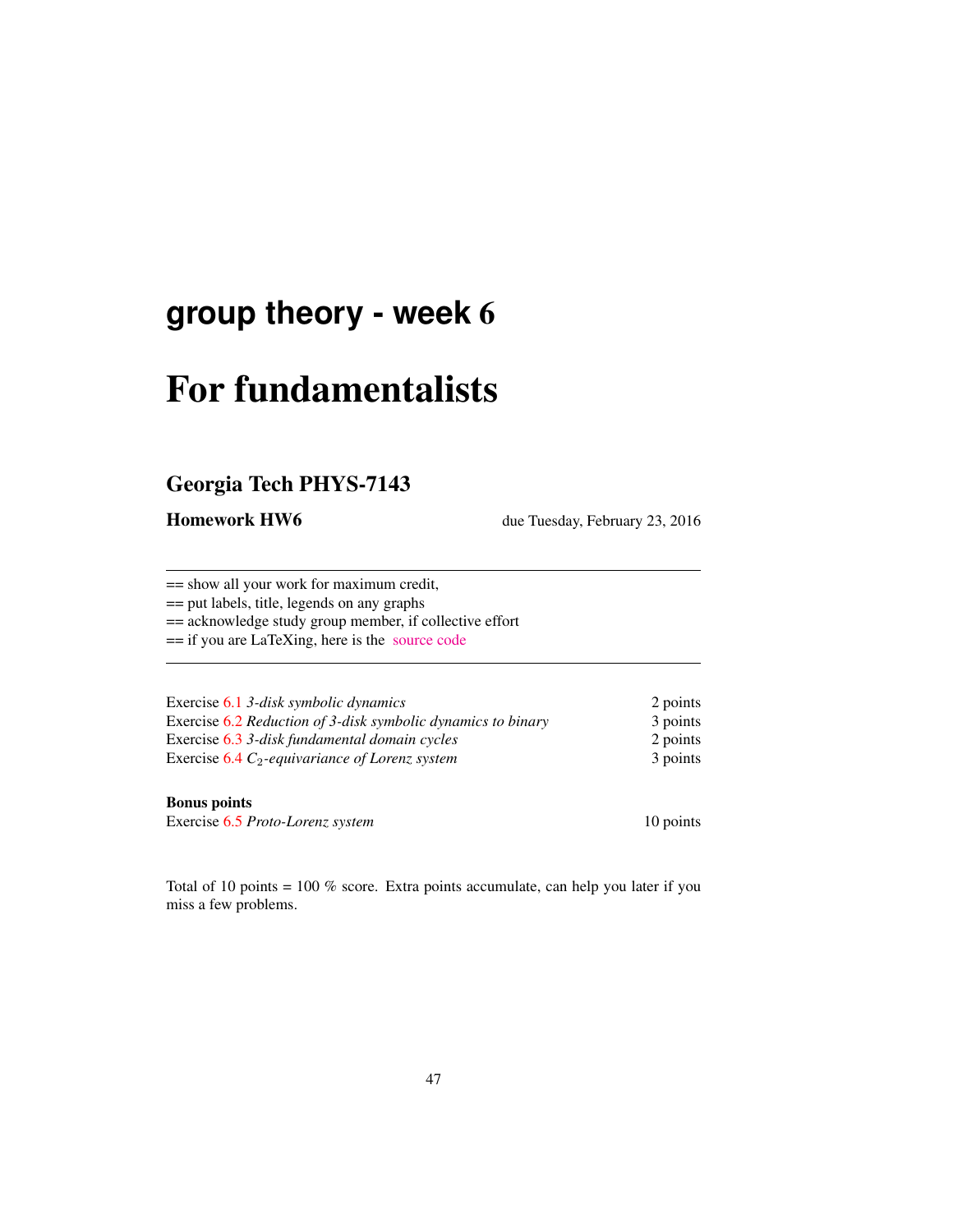#### 2016-02-16 Predrag Lecture 11 Fundamental domain

The three disk example. Read [ChaosBook.org Chapter 10](http://birdtracks.eu/courses/PHYS-7143-16/finiteGr.pdf) *Flips, slides and turns*. You already know much of the material covered in the text, so best to go straight to Example 10.2 *3-disk game of pinball - symmetry-related orbits*, Example 10.7 *Subgroups, cosets of* D3, Example 11.4 *3-disk game of pinball - cycle symmetries*, Example 11.8 *3-disk game of pinball in the fundamental domain*, and then work your way backward, if there is something you do not understand off the bat..

### 2016-02-18 Boris Lecture 12 Problem solving session

Lorenz flow example 6.2. Read [ChaosBook.org Chapter 11](http://birdtracks.eu/courses/PHYS-7143-16/discrete.pdf) *World in a mirror*. Maybe start with Example 10.6 *Equivariance of the Lorenz flow*, Example 11.5 *Desymmetrization of Lorenz flow*, and then work your way back if needed.

As we have used this lecture to work out exercise 5.1 *Vibration modes of* CH4, coming Tuesday we will have the famed and much disliked brick & mortar "flipped classroom:" we expect you to complete the reading and the homework for this week, augmented by - if you find that helpful - by 'live' online blackboard lectures: [click here.](http://chaosbook.org/course1/Course1w4.html)

## 6.1 Literature

2016-02-18 Predrag Heilman and Strichartz [1] *Homotopies of Eigenfunctions and the Spectrum of the Laplacian on the Sierpinski Carpet* is not an obvious read for us, but they compute a spectrum on a square domain, and we might have to be mindful of it: " Since all of our domains are invariant under the  $D_3$  symmetry group, we can simplify the eigenfunction computations by reducing to a fundamental domain. On this domain we impose appropriate boundary conditions according to the rep-resentation type. For the 1-dimensional representation, we restrict to the sector  $0 \le \theta \le \pi/4$ . Recall that the functions will extend evenly when reflected about  $\theta = 0$  in the 1++ and 1– cases, and oddly in the 1-+ and 1+cases. Note that performing an even extension across a ray is equivalent to imposing Neumann boundary conditions on that ray. Similarly, the odd extension is equivalent to Dirichlet conditions. For the 2-dimensional representation our fundamental domain is the sector  $0 \le \theta \le \pi/2$ , and we impose Neumann boundary conditions on the ray  $\theta = 0$  and Dirichlet conditions on the ray  $\theta = \pi/2$ . Notice that our fundamental domains are simply connected. Therefore, as in Theorem 6.4 of ref.  $\lceil 3 \rceil$ , we should expect no two-dimensional eigenspaces along this homotopy (for each individual symmetry family). "

This seems to be saying that one gets the 2-dimensional representation by doubling the fundamental domain and mixing boundary conditions. Do you understand that? I have looked at Theorem 6.4 of ref. [3] and am clueless.

2016-02-21 Boris Here is my present understanding of the fundamental domains issue: If you want simple boundary conditions like Dirichlet or Neumann you stick

PHYS-7143-16 week3 2016-02-23 2016-02-23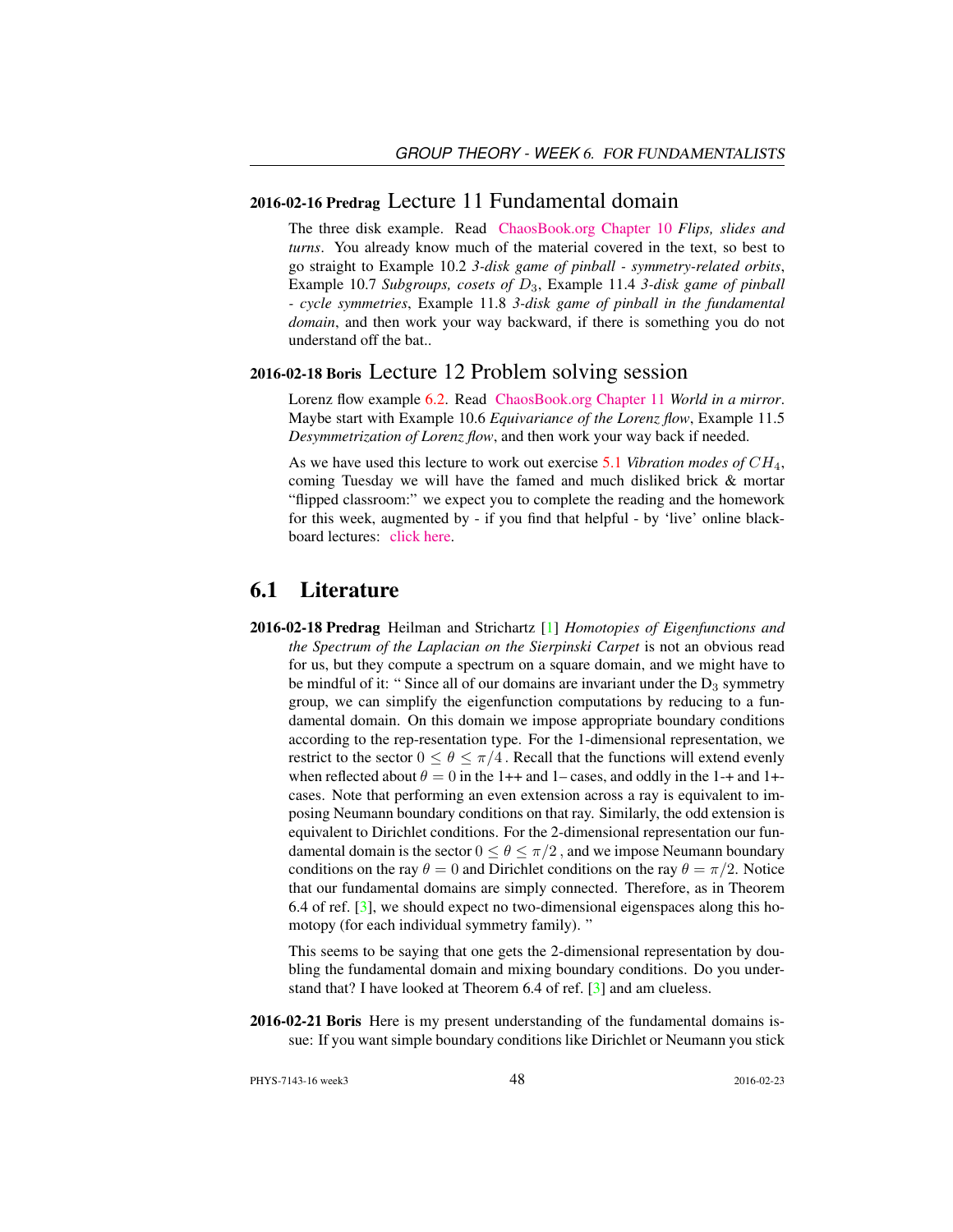to 1d representations only. They connect eigenfunction to itself at the fundamental domain boundaries – otherwise you would need to connect pair of functions (would be something like boundary conditions for spinor in case of 2d representations.) So what you do is the following: take the largest abelian subgroup  $Z_2 \times Z_2$  (for  $D_4$ ) and split its spectrum with respect to its fundamental domain defined as 1/4 of the square (twice the fundamental domain of the full group). Then your see that Dirichlet-Dirichlet and Neumann-Neumann Hamiltonians still have  $Z_2$  symmetry so your split them further into the Hamiltonians of the 1/8 fundamental domain. But Dirichlet-Neumann remains 1/4th of the square.

I did not get what is the connection with the ref. [3]. This Theorem just says that you can find a path such that no degeneracies occur in between. Because of avoided crossings one can actually expect that a typical path (it should avoid symmetric configurations) has no degeneracies for non-integrable systems.

2016-02-22 Predrag Your argument is in the spirit of Harter's class operators construction of higher-dimensional representations by using particular chains of subgroups, but I am not able to visualize how that larger fundamental domain (of the lower-order subgroup) folds back into the small fundamental domain of the whole group. How I think of the fundamental domain is explained in my online lectures, [Week 14,](http://chaosbook.org/course1/Course2w14.html) in particular the snippet [Regular representation of permuting](http://www.youtube.com/embed/SnBUkUqsWTU) [tiles.](http://www.youtube.com/embed/SnBUkUqsWTU) Unfortunately - if I had more time, that would have been shorter, this goes on and on, [Week 15,](http://chaosbook.org/course1/Course2w15.html) lecture *29. Discrete symmetry factorization*, and by the time the dust settles, I have the symmetry factorization of the determinants that we need, but I do not have a gut feeling for the boundary conditions that you do, when it comes to higher-dimensional irreps. So you'll have to explain that to us...

Copied here are a few snippets from this week's lecture notes, needed here just because exercises refer to them - read the full lecture notes instead.

**Definition: Flow invariant subspace.** A typical point in fixed-point subspace  $\mathcal{M}_H$ moves with time, but, due to equivariance

$$
f(gx) = gf(x),\tag{6.1}
$$

its trajectory  $x(t) = f^t(x)$  remains within  $f(\mathcal{M}_H) \subseteq \mathcal{M}_H$  for all times,

$$
hf^{t}(x) = f^{t}(hx) = f^{t}(x), \quad h \in H,
$$
\n(6.2)

i.e., it belongs to a *flow invariant subspace*. This suggests a systematic approach to seeking compact invariant solutions. The larger the symmetry subgroup, the smaller  $\mathcal{M}_H$ , easing the numerical searches, so start with the largest subgroups  $H$  first.

We can often decompose the state space into smaller subspaces, with group acting within each 'chunk' separately: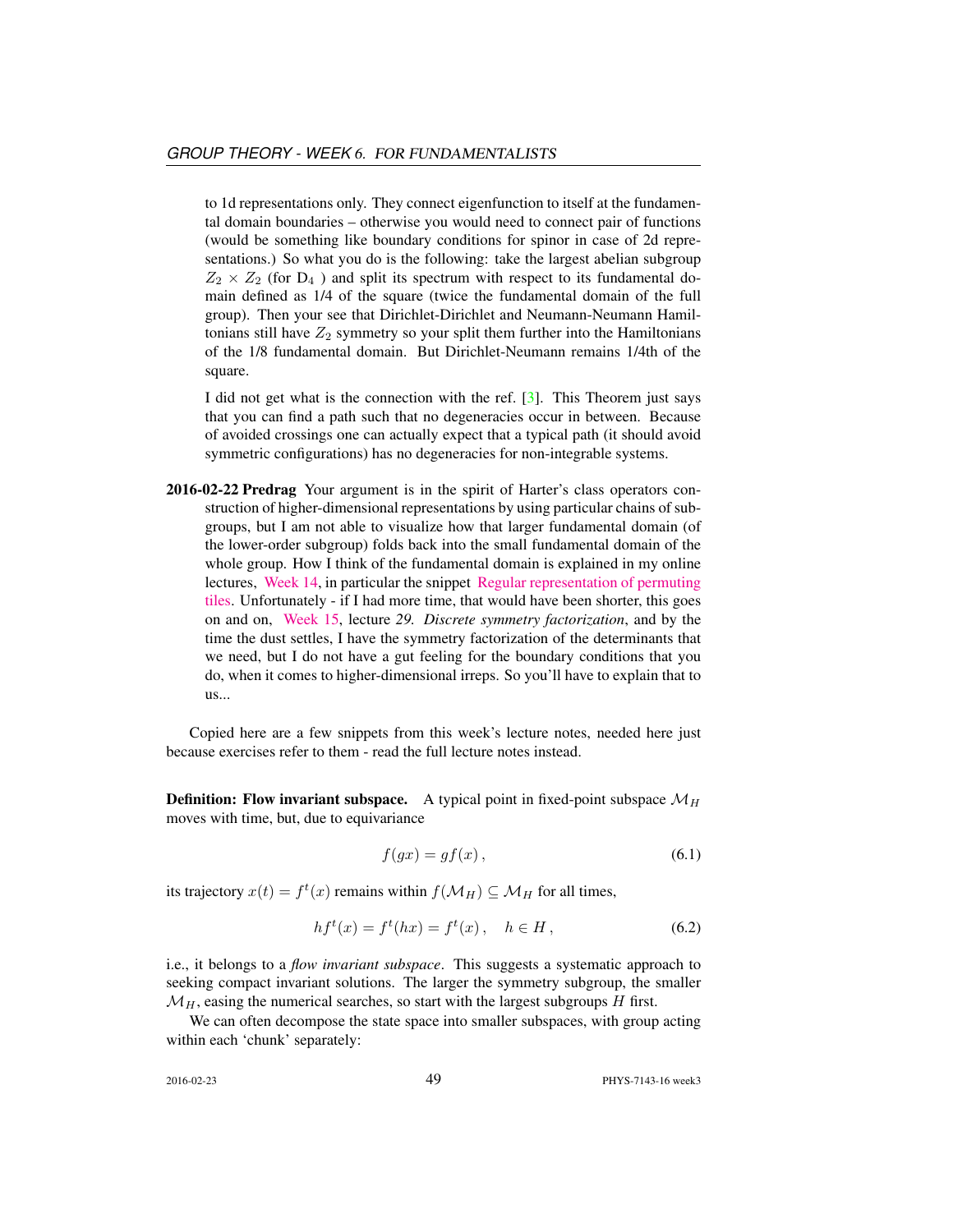

Figure 6.1: (a) The pair of full-space 9-cycles, the counter-clockwise  $\overline{121232313}$  and the clockwise  $\overline{131323212}$  correspond to (b) one fundamental domain 3-cycle  $\overline{001}$ .

**Definition: Invariant subspace.**  $\mathcal{M}_\alpha \subset \mathcal{M}$  is an *invariant* subspace if

$$
\{ \mathcal{M}_{\alpha} \mid gx \in \mathcal{M}_{\alpha} \text{ for all } g \in G \text{ and } x \in \mathcal{M}_{\alpha} \}.
$$
 (6.3)

 ${0}$  and M are always invariant subspaces. So is any  $Fix(H)$  which is point-wise invariant under action of G.

**Definition: Irreducible subspace.** A space  $\mathcal{M}_{\alpha}$  whose only invariant subspaces under the action of G are  $\{0\}$  and  $\mathcal{M}_{\alpha}$  is called *irreducible*.

**Example** 6.1. *Equivariance of the Lorenz flow. The velocity field in Lorenz equations [2]*

$$
\begin{bmatrix} \dot{x} \\ \dot{y} \\ \dot{z} \end{bmatrix} = \begin{bmatrix} \sigma(y-x) \\ \rho x - y - xz \\ xy - bz \end{bmatrix}
$$
 (6.4)

*is equivariant under the action of cyclic group*  $C_2 = \{e, C^{1/2}\}$  acting on  $\mathbb{R}^3$  by a  $\pi$ *rotation about the* z *axis,*

$$
C^{1/2}(x, y, z) = (-x, -y, z). \tag{6.5}
$$

**Example** 6.2. *Desymmetrization of Lorenz flow: (continuation of example 6.1) Lorenz equation (6.4) is equivariant under (6.5), the action of order-2 group*  $C_2 = \{e, C^{1/2}\},$ where  $C^{1/2}$  is  $[x, y]$ -plane, half-cycle rotation by  $\pi$  about the *z*-axis:

$$
(x, y, z) \to C^{1/2}(x, y, z) = (-x, -y, z).
$$
 (6.6)

 $(C^{1/2})^2 = 1$  condition decomposes the state space into two linearly irreducible sub*spaces*  $M = M^+ \oplus M^-$ , the *z*-axis  $M^+$  and the  $[x, y]$  plane  $M^-$ , with projection *operators onto the two subspaces given by*

$$
\mathbf{P}^{+} = \frac{1}{2}(1 + C^{1/2}) = \begin{pmatrix} 0 & 0 & 0 \\ 0 & 0 & 0 \\ 0 & 0 & 1 \end{pmatrix}, \quad \mathbf{P}^{-} = \frac{1}{2}(1 - C^{1/2}) = \begin{pmatrix} 1 & 0 & 0 \\ 0 & 1 & 0 \\ 0 & 0 & 0 \end{pmatrix}. \tag{6.7}
$$

As the flow is  $C_2$ -invariant, so is its linearization  $\dot{x} = Ax$ . Evaluated at  $E_0$ , A commutes with  $C^{1/2}$ , and the  $E_0$  stability matrix A decomposes into  $[x, y]$  and z blocks.

PHYS-7143-16 week3 2016-02-23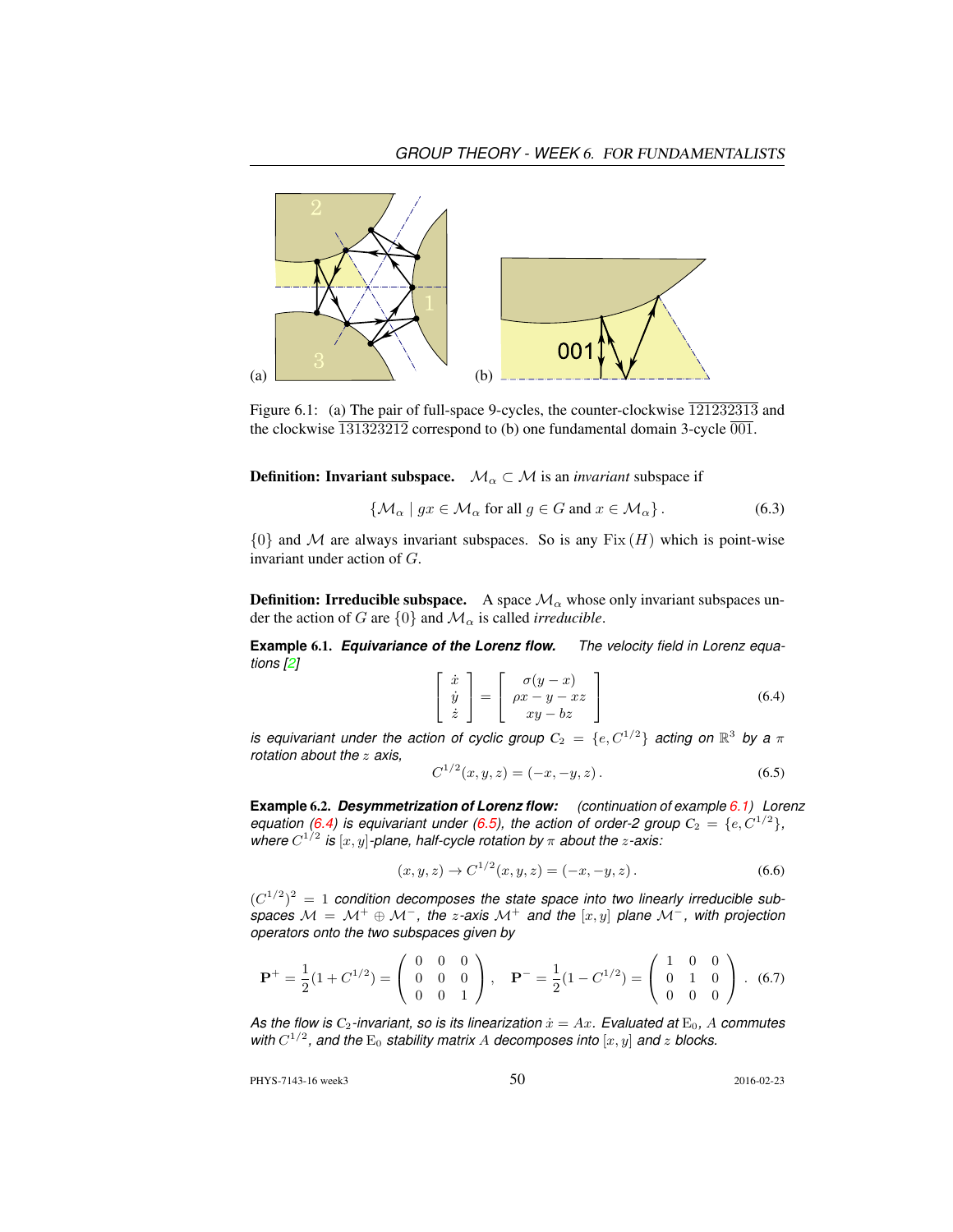Table  $6.1$ :  $D_3$  correspondence between the binary labeled fundamental domain prime cycles  $\tilde{p}$  and the full 3-disk ternary labeled cycles p, together with the  $D_3$  transformation that maps the end point of the  $\tilde{p}$  cycle into the irreducible segment of the  $p$  cycle. White spaces in the above ternary sequences mark repeats of the irreducible segment; for example, the full space 12-cycle 1212 3131 2323 consists of 1212 and its symmetry related segments 3131, 2323. The multiplicity of p cycle is  $m_p = 6n_{\tilde{p}}/n_p$ . The shortest pair of fundamental domain cycles related by time reversal (but no spatial symmetry) are the 6-cycles  $\overline{001011}$  and  $\overline{001101}$ .

| $\tilde{p}$ | $\boldsymbol{p}$  | $\mathbf{g}_{\tilde{p}}$ | $\boldsymbol{p}$ | $\boldsymbol{p}$      | $\mathbf{g}_{\tilde{p}}$ |
|-------------|-------------------|--------------------------|------------------|-----------------------|--------------------------|
| $\theta$    | 12                | $\sigma_{12}$            | 000001           | 121212131313          | $\sigma_{23}$            |
| 1           | 123               | C                        | 000011           | 121212313131232323    | $C^2$                    |
| $_{01}$     | 1213              | $\sigma_{23}$            | 000101           | 121213                | $\epsilon$               |
| 001         | 121 232 313       | C                        | 000111           | 121213212123          | $\sigma_{12}$            |
| 011         | 121323            | $\sigma_{13}$            | 001011           | 121232 131323         | $\sigma_{23}$            |
| 0001        | 12121313          | $\sigma_{23}$            | 001101           | 121231323213          | $\sigma_{13}$            |
| 0011        | 121231312323      | $C^2$                    | 001111           | 121231 232312 313123  | C                        |
| 0111        | 12132123          | $\sigma_{12}$            | 010111           | 121312313231232123    | $C^2$                    |
| 00001       | 12121 23232 31313 | C                        | 011111           | 121321323123          | $\sigma_{13}$            |
| 00011       | 1212132323        | $\sigma_{13}$            | 0000001          | 121212123232323131313 | $\mathcal{C}$            |
| 00101       | 12123 21213       | $\sigma_{12}$            | 0000011          | 12121213232323        | $\sigma_{13}$            |
| 00111       | 12123             | $\epsilon$               | 0000101          | 1212123 2121213       | $\sigma_{12}$            |
| 01011       | 121312321231323   | C                        | 0000111          | 1212123               | $\epsilon$               |
| 01111       | 1213213123        | $\sigma_{23}$            |                  | .                     |                          |

*The 1-dimensional* M<sup>+</sup> *subspace is the fixed-point subspace, with the* z*-axis points left* point-wise invariant *under the group action*

$$
\mathcal{M}^+ = \text{Fix}\,(C_2) = \{x \in \mathcal{M} \mid g \, x = x \text{ for } g \in \{e, C^{1/2}\}\}\tag{6.8}
$$

*(here*  $x = (x, y, z)$  *is a 3-dimensional vector, not the coordinate x).* A  $C_2$ -fixed point  $x(t)$ *in* Fix  $(C_2)$  *moves with time, but according to*  $(6.2)$  *remains within*  $x(t) \in Fix(C_2)$  *for all times; the subspace*  $\mathcal{M}^+$  = Fix  $(C_2)$  *is flow invariant. In case at hand this jargon is a bit of an overkill: clearly for*  $(x, y, z) = (0, 0, z)$  *the full state space Lorenz equation (6.4) is reduced to the exponential contraction to the*  $E_0$  *equilibrium,* 

$$
\dot{z} = -bz \,. \tag{6.9}
$$

*However, for higher-dimensional flows the flow-invariant subspaces can be high-dimensional, with interesting dynamics of their own. Even in this simple case this subspace plays an important role as a topological obstruction: the orbits can neither enter it nor exit it, so the number of windings of a trajectory around it provides a natural, topological symbolic dynamics.*

*The*  $M^-$  *subspace is, however, not flow-invariant, as the nonlinear terms*  $\dot{z} = xy-bz$ *in the Lorenz equation (6.4)* send all initial conditions within  $\mathcal{M}^- = (x(0), y(0), 0)$  into *the full,*  $z(t) \neq 0$  *state space*  $M/M^+$ .

By taking as a Poincaré section any  $C^{1/2}$ -equivariant, non-self-intersecting surface *that contains the* z *axis, the state space is divided into a half-space fundamental domain*  $\tilde{\cal M}$  =  ${\cal M}/C_2$  and its 180° rotation  $C^{1/2}\tilde{\cal M}$ . An example is afforded by the  ${\cal P}$  plane section of the Lorenz flow in figure 6.1. Take the fundamental domain  $\tilde{M}$  to be the half*space between the viewer and* P*. Then the full Lorenz flow is captured by re-injecting back into*  $\tilde{M}$  *any trajectory that exits it, by a rotation of*  $\pi$  *around the*  $z$  *axis.*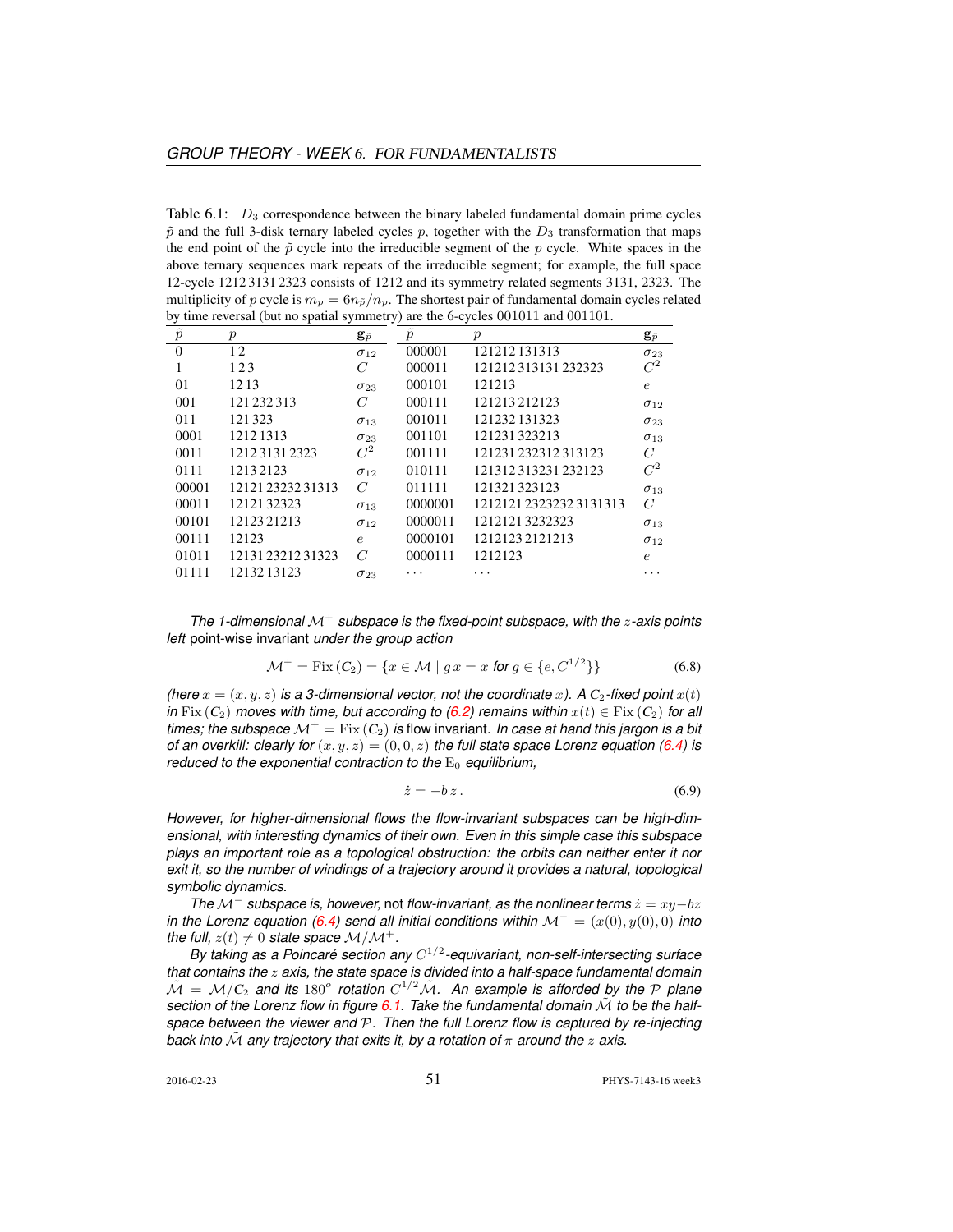

Figure 6.2: (a) Lorenz flow cut by  $y = x$  Poincaré section plane P through the z axis and both  $E_{1,2}$  equilibria. Points where flow pierces into section are marked by dots. To aid visualization of the flow near the  $E_0$  equilibrium, the flow is cut by the second Poincaré section,  $\mathcal{P}'$ , through  $y = -x$  and the z axis. (b) Poincaré sections  $\mathcal P$  and  $\mathcal P'$ laid side-by-side. (E. Siminos)

*As any such* C 1/2 *-invariant section does the job, a choice of a 'fundamental domain' is here largely mater of taste. For purposes of visualization it is convenient to make the double-cover nature of the full state space by* M˜ *explicit, through any state space redefinition that maps a pair of points related by symmetry into a single point. In case at hand, this can be easily accomplished by expressing*  $(x, y)$  *in polar coordinates*  $(x, y) =$ (r cos θ, r sin θ)*, and then plotting the flow in the* 'doubled-polar angle representation:'

$$
(\hat{x}, \hat{y}, z) = (r \cos 2\theta, r \sin 2\theta, z) = ((x^2 - y^2)/r, 2xy/r, z), \tag{6.10}
$$

*as in figure*  $6.1$  (a). In contrast to the original G-equivariant coordinates  $[x, y, z]$ , the *Lorenz flow expressed in the new coordinates*  $[\hat{x}, \hat{y}, z]$  *is G*-invariant. In this representa*tion the*  $M = M/C_2$  *fundamental domain flow is a smooth, continuous flow, with (any choice of) the fundamental domain stretched out to seamlessly cover the entire*  $[\hat{x}, \hat{y}]$ *plane.*

*(E. Siminos and J. Halcrow)*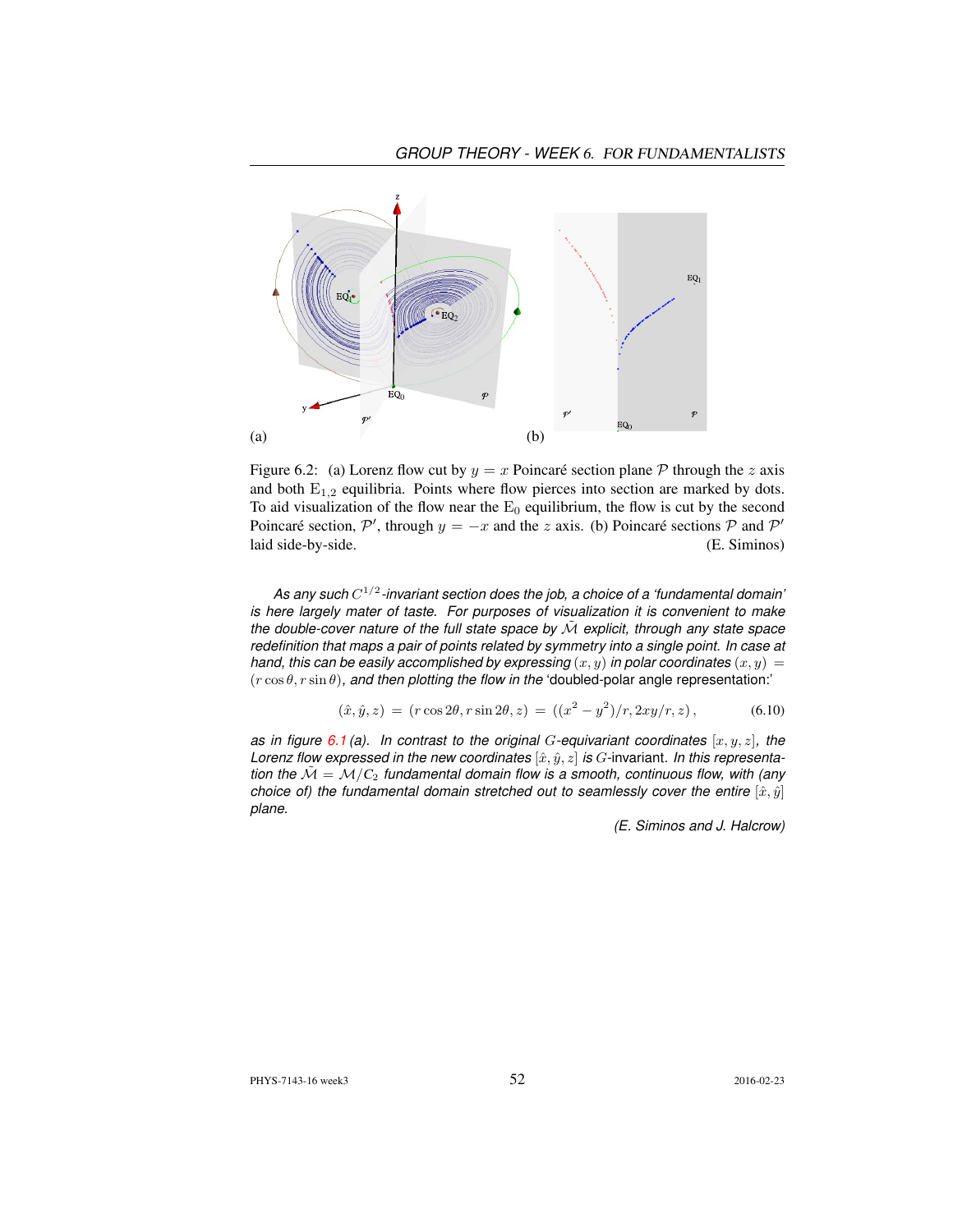

Figure 6.3: (a) Lorenz attractor plotted in  $[\hat{x}, \hat{y}, z]$ , the doubled-polar angle coordinates (6.10), with points related by  $\pi$ -rotation in the  $[x, y]$  plane identified. Stable eigenvectors of E<sub>0</sub>:  $e^{(3)}$  and  $e^{(2)}$ , along the z axis (6.9). Unstable manifold orbit  $W^u(\text{E}_0)$ (green) is a continuation of the unstable  $e^{(1)}$  of  $E_0$ . (b) Blow-up of the region near  $E_1$ : The unstable eigenplane of  $E_1$  defined by  $\text{Re }e^{(2)}$  and  $\text{Im }e^{(2)}$ , the stable eigenvector  $e^{(3)}$ . The descent of the  $E_0$  unstable manifold (green) defines the innermost edge of the strange attractor. As it is clear from (a), it also defines its outermost edge. (E. Siminos)

## **References**

- [1] S. M. Heilman and R. S. Strichartz, ["Homotopies of eigenfunctions and the spec](http://dx.doi.org/10.1142/S0218348X10004750)[trum of the Laplacian on the Sierpinski carpet",](http://dx.doi.org/10.1142/S0218348X10004750) Fractals 18[, 1–34 \(2010\).](http://dx.doi.org/10.1142/S0218348X10004750)
- [2] E. N. Lorenz, ["Deterministic nonperiodic flow",](http://dx.doi.org/10.1175/1520-0469(1963)020<0130:DNF>2.0.CO;2) [J. Atmos. Sci.](http://dx.doi.org/10.1175/1520-0469(1963)020<0130:DNF>2.0.CO;2) 20, 130–141 [\(1963\).](http://dx.doi.org/10.1175/1520-0469(1963)020<0130:DNF>2.0.CO;2)
- [3] M. Teytel, ["How rare are multiple eigenvalues?",](http://dx.doi.org/10.1002/(SICI)1097-0312(199908)52:8<917::AID-CPA1>3.0.CO;2-S) [Commun. Pure Appl. Math.](http://dx.doi.org/10.1002/(SICI)1097-0312(199908)52:8<917::AID-CPA1>3.0.CO;2-S) 52[, 917–934 \(1999\).](http://dx.doi.org/10.1002/(SICI)1097-0312(199908)52:8<917::AID-CPA1>3.0.CO;2-S)

## **Exercises**

6.1. 3-disk symbolic dynamics. As periodic trajectories will turn out to be our main tool to breach deep into the realm of chaos, it pays to start familiarizing oneself with them now by sketching and counting the few shortest prime cycles. Show that the 3-disk pinball has  $3 \cdot 2^{n-1}$  itineraries of length n. List periodic orbits of lengths 2, 3, 4, 5,  $\cdots$ . Verify that the shortest 3-disk prime cycles are 12, 13, 23, 123, 132, 1213, 1232, 1323, 12123, · · · . Try to sketch them. (continued in exercise 6.3)

A comment about exercise  $6.1$ , exercise  $6.2$ , and exercise  $6.3$ : If parts of these problems seem trivial - they are. The intention is just to check that you understand what these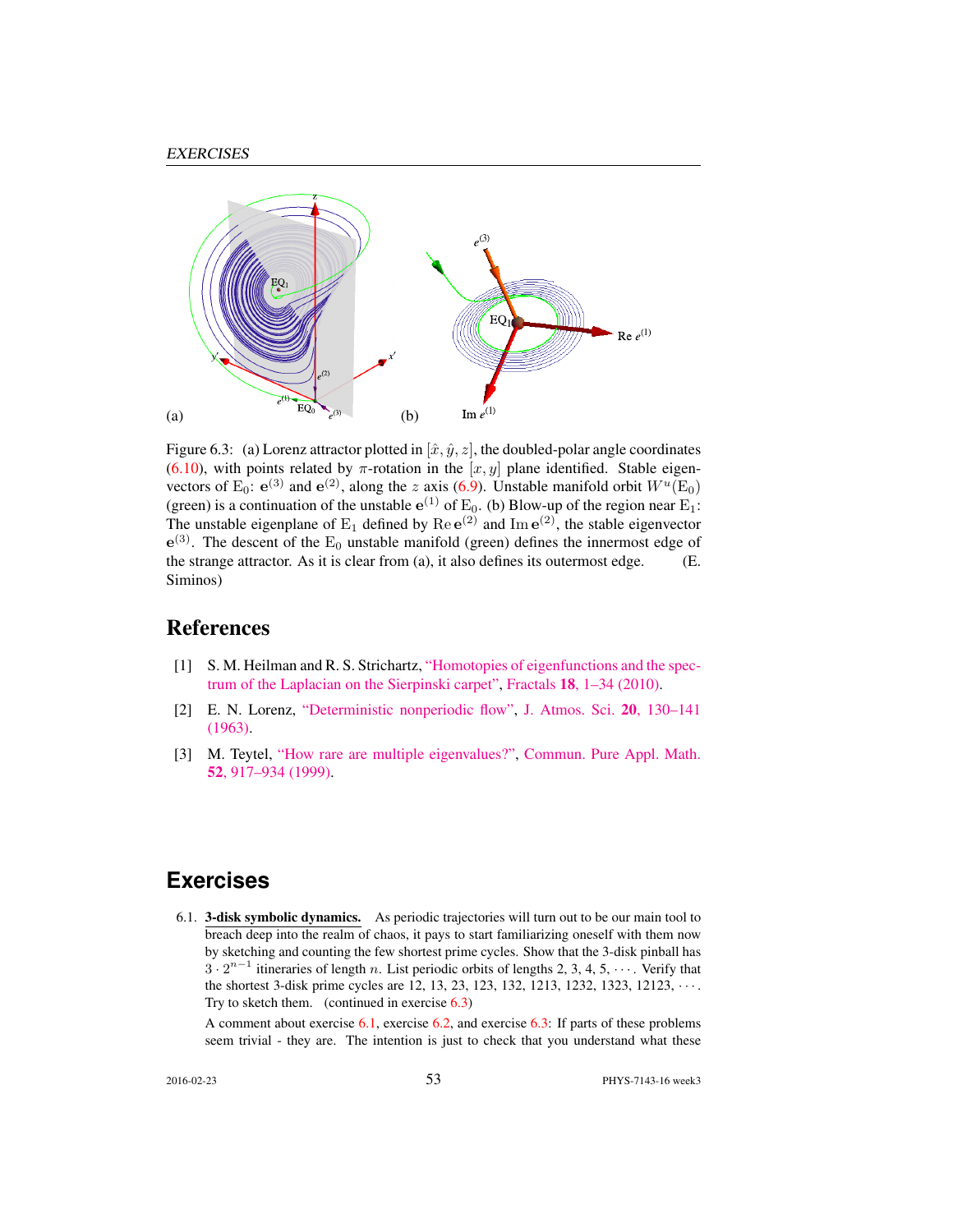symbolic dynamics codings are - the main message is that the really smart coding (fundamental domain) is 1-to-1 given by the group theory operations that map a point in the fundamental domain to where it is in the full state space. This observation you might not find deep, but it is - instead of *absolute* labels, in presence of symmetries one only needs to keep track of *relative* motions, from domain to domain, does not matter which domain in absolute coordinates - that is what group actions do. And thus the word '*relative*' creeps into this exposition.

- 6.2. Reduction of 3-disk symbolic dynamics to binary. (continued from exercise  $6.1$ )
	- (a) Verify that the 3-disk cycles
		- $\{\overline{12}, \overline{13}, \overline{23}\}, \{\overline{123}, \overline{132}\}, \{\overline{1213} \pm 2 \text{ perms.}\},$  $\{\overline{121\,232\,313} + 5$  perms.},  $\{\overline{121\,323} + 2$  perms.},  $\cdots$ ,
		- correspond to the fundamental domain cycles  $\overline{0}$ ,  $\overline{1}$ ,  $\overline{01}$ ,  $\overline{001}$ ,  $\overline{011}$ ,  $\cdots$  respectively.
	- (b) Check the reduction for short cycles in table 6.1 by drawing them both in the full 3-disk system and in the fundamental domain, as in figure 6.1.
	- (c) Optional: Can you see how the group elements listed in table 6.1 relate irreducible segments to the fundamental domain periodic orbits?

(continued in exercise 6.3)

- 6.3. **3-disk fundamental domain cycles.** Try to sketch  $\overline{0}$ ,  $\overline{1}$ ,  $\overline{01}$ ,  $\overline{001}$ ,  $\overline{011}$ ,  $\cdots$  in the fundamental domain, and interpret the symbols  $\{0, 1\}$  by relating them to topologically distinct types of collisions. Compare with table 6.1. Then try to sketch the location of periodic points in the Poincaré section of the billiard flow. The point of this exercise is that while in the configuration space longer cycles look like a hopeless jumble, in the Poincaré section they are clearly and logically ordered. The Poincaré section is always to be preferred to projections of a flow onto the configuration space coordinates, or any other subset of state space coordinates which does not respect the topological organization of the flow.
- 6.4.  $C_2$ -equivariance of Lorenz system. Verify that the vector field in Lorenz equations (6.4)

$$
\dot{x} = v(x) = \begin{bmatrix} \dot{x} \\ \dot{y} \\ \dot{z} \end{bmatrix} = \begin{bmatrix} \sigma(y - x) \\ \rho x - y - xz \\ xy - bz \end{bmatrix}
$$
(6.11)

is equivariant under the action of cyclic group  $C_2 = \{e, C^{1/2}\}\$ acting on  $\mathbb{R}^3$  by a  $\pi$ rotation about the  $z$  axis,

$$
C^{1/2}(x, y, z) = (-x, -y, z),
$$

as claimed in example 6.1.

- 6.5. Proto-Lorenz system. Here we quotient out the  $C_2$  symmetry by constructing an explicit "intensity" representation of the desymmetrized Lorenz flow.
	- 1. Rewrite the Lorenz equation  $(6.4)$  in terms of variables

$$
(u, v, z) = (x2 – y2, 2xy, z),
$$
\n(6.12)

show that it takes form

$$
\begin{bmatrix}\n\dot{u} \\
\dot{v} \\
\dot{z}\n\end{bmatrix} = \begin{bmatrix}\n-(\sigma+1)u + (\sigma-r)v + (1-\sigma)N + vz \\
(r-\sigma)u - (\sigma+1)v + (r+\sigma)N - uz - Nz \\
v/2 - bz\n\end{bmatrix}
$$
\n(6.13)

PHYS-7143-16 week3 2016-02-23 2016-02-23